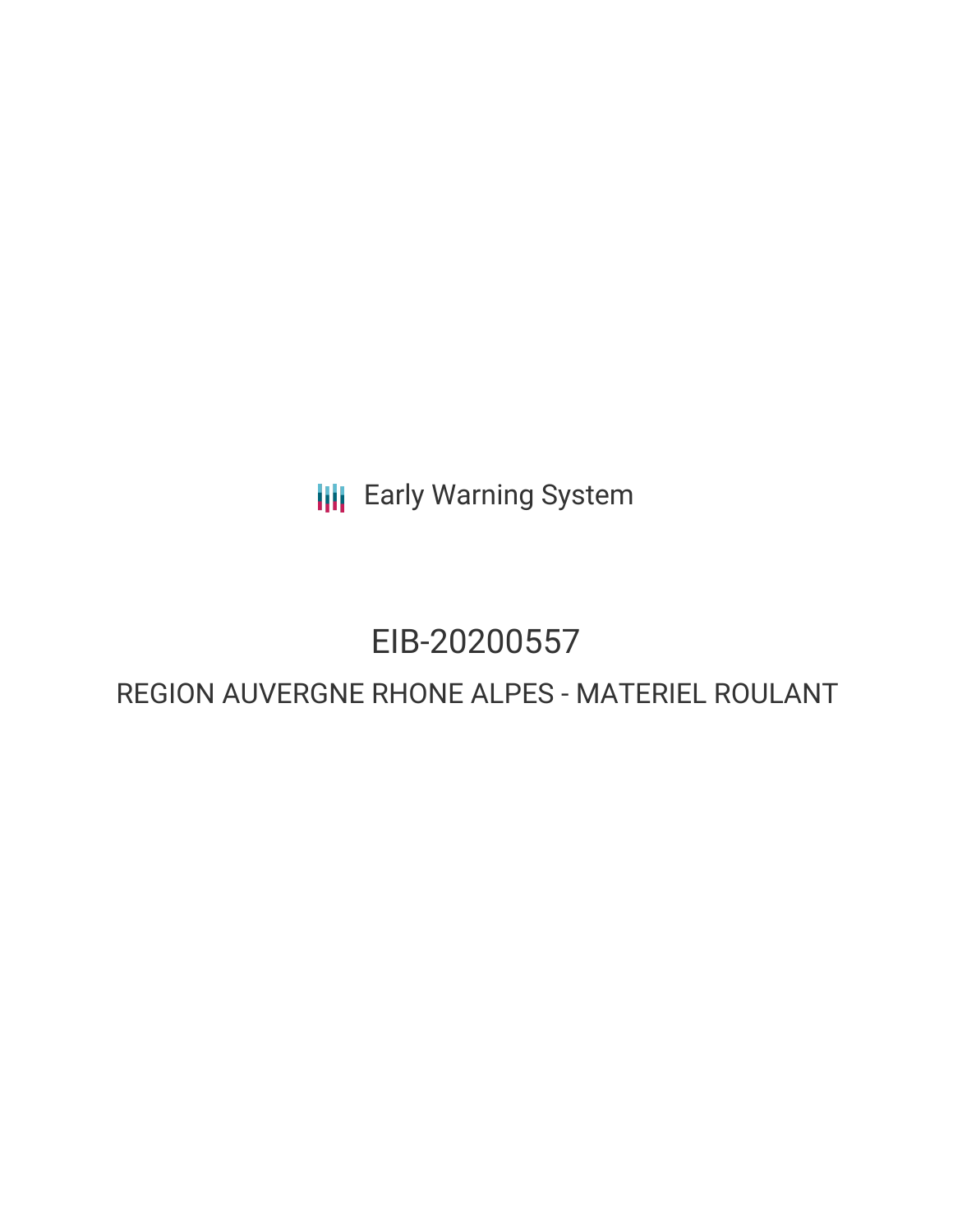

#### **Quick Facts**

| <b>Countries</b>               | France                         |
|--------------------------------|--------------------------------|
| <b>Specific Location</b>       | Rhône-Alpes Auvergne           |
| <b>Financial Institutions</b>  | European Investment Bank (EIB) |
| <b>Status</b>                  | Approved                       |
| <b>Bank Risk Rating</b>        | U                              |
| <b>Voting Date</b>             | 2021-12-16                     |
| <b>Borrower</b>                | REGION AUVERGNE-RHONE-ALPES    |
| <b>Sectors</b>                 | Infrastructure, Transport      |
| <b>Investment Type(s)</b>      | Loan                           |
| <b>Investment Amount (USD)</b> | \$359.77 million               |
| <b>Project Cost (USD)</b>      | \$729.49 million               |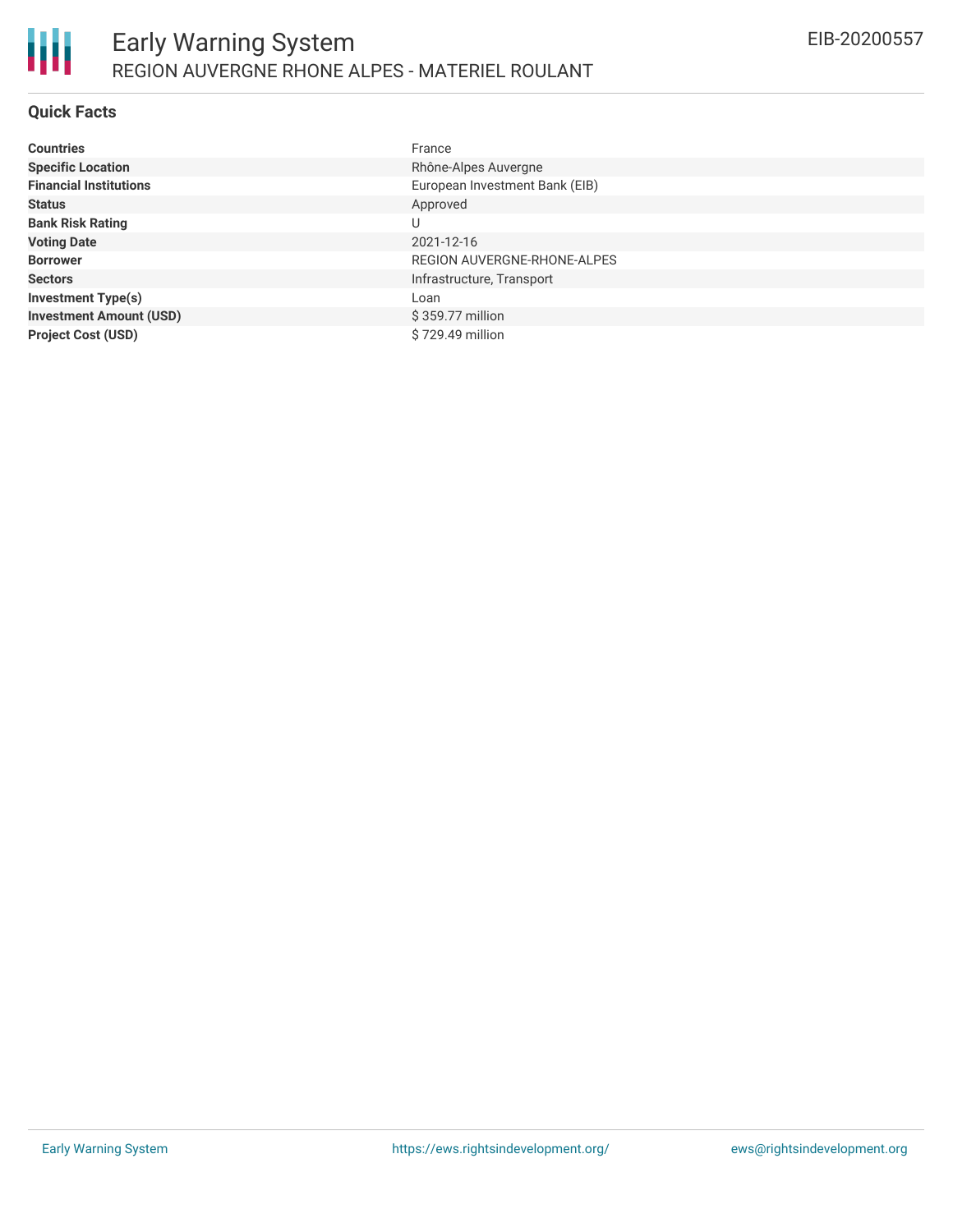

## **Project Description**

According to the bank website, the project consists in an acquisition of up to 46 electric trains (and associated equipment) as well as the construction of two new depots and renovation/modernization of rail infrastructure on the line and in the station necessary to improve the quality and increase the capacity of rail services regional travelers in the Rhône-Alpes Auvergne region.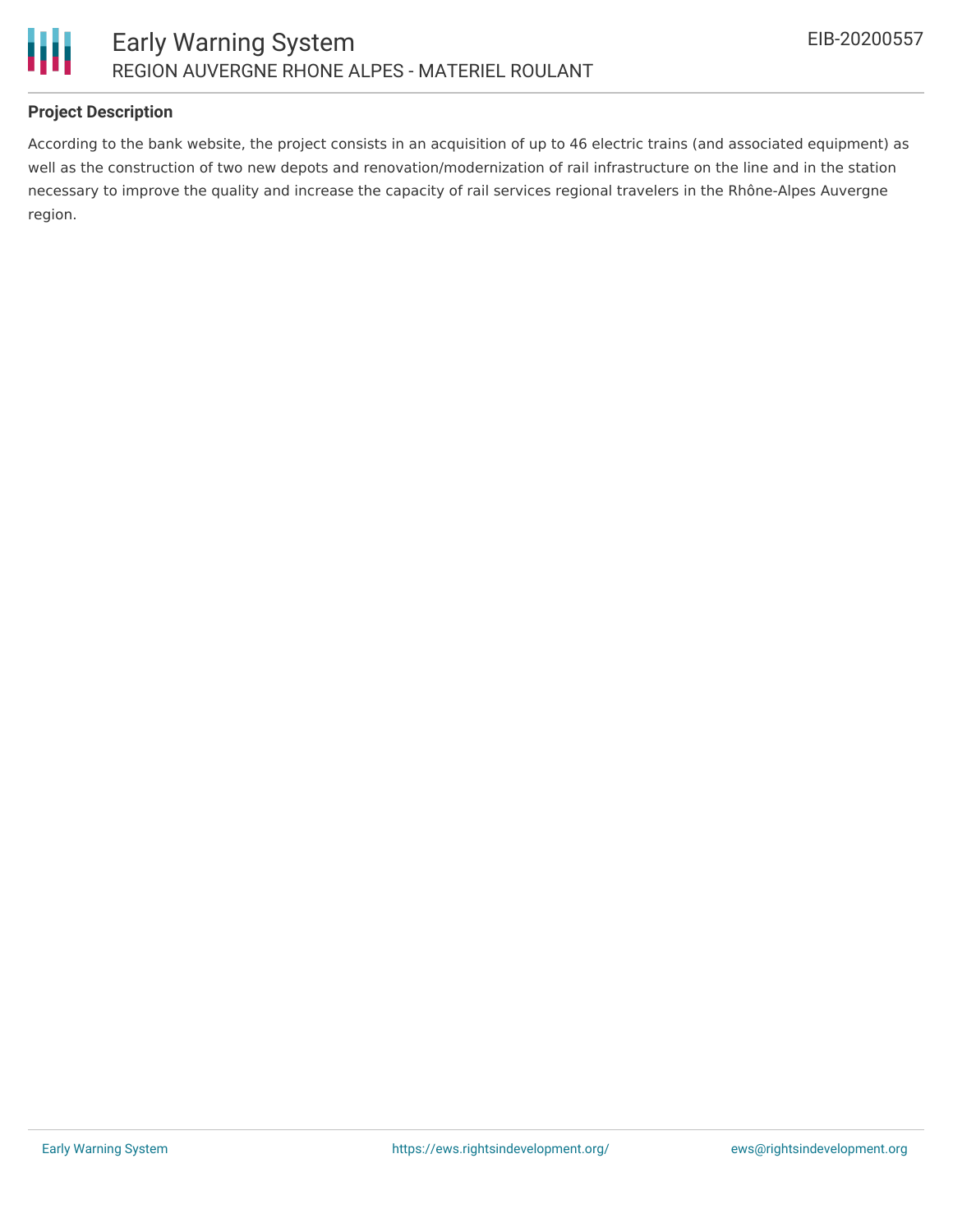

#### **Investment Description**

European Investment Bank (EIB)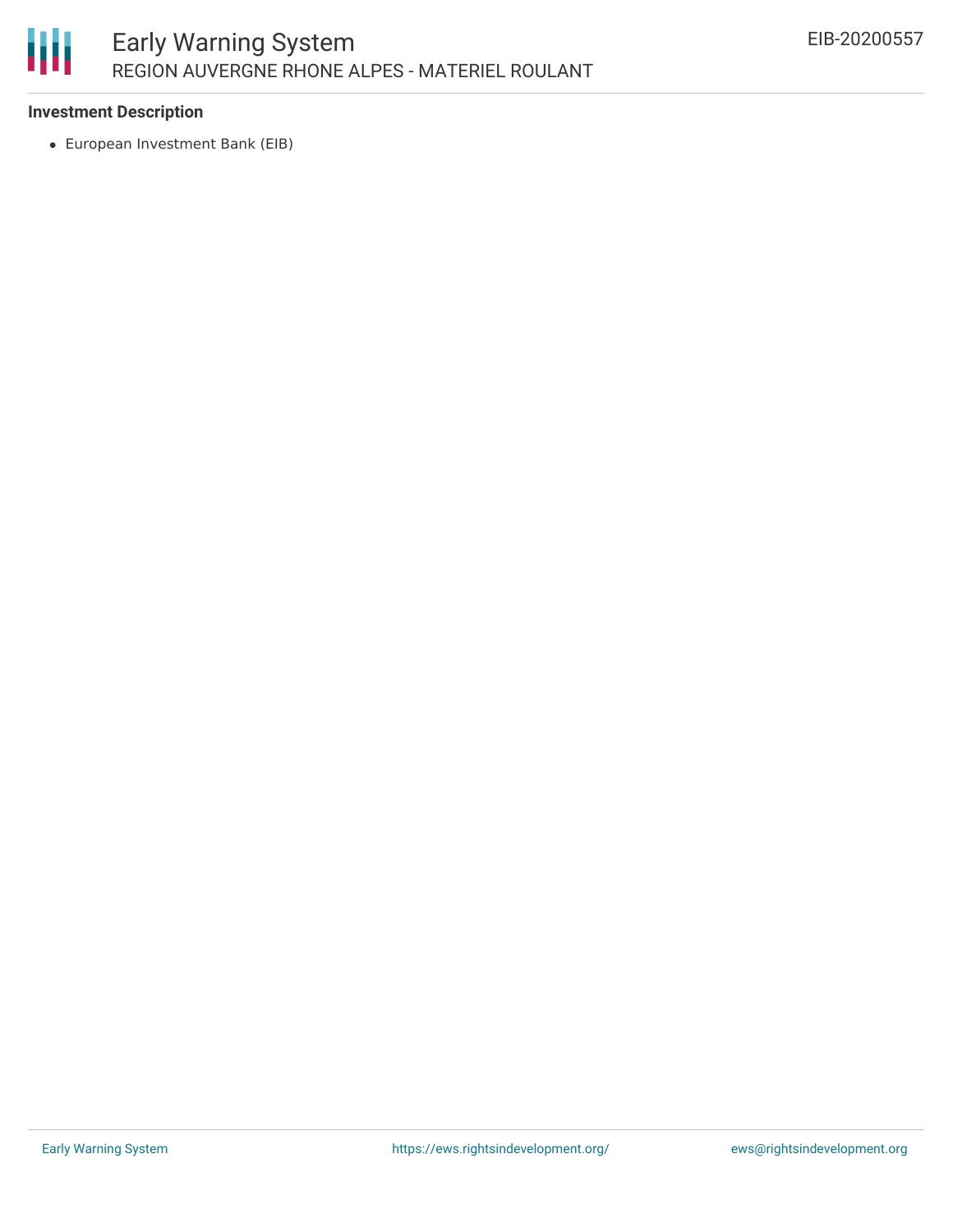#### **Contact Information**

#### ACCESS TO INFORMATION

You can submit an information request for project information at: https://www.eib.org/en/infocentre/registers/requestform/request-form-default.htm

#### ACCOUNTABILITY MECHANISM OF EIB

The EIB Complaints Mechanism is designed to facilitate and handle complaints against the EIB by individuals, organizations or corporations affected by EIB activities. When exercising the right to lodge a complaint against the EIB, any member of the public has access to a two-tier procedure, one internal - the Complaints Mechanism Office - and one external - the European Ombudsman. A complaint can be lodged via a written communication addressed to the Secretary General of the EIB, via email to the dedicated email address: complaints@eib.org, by completing the online complaint form available at the following address: http://www.eib.org/complaints/form via fax or delivered directly to the EIB Complaints Mechanism Division, any EIB local representation office or any EIB staff. For further details, check:

http://www.eib.org/attachments/strategies/complaints\_mechanism\_policy\_en.pdf

When dissatisfied with a complaint to the EIB Complaints Mechanism, citizens can then turn towards the European Ombudsman. A memorandum of Understanding has been signed between the EIB and the European Ombudsman establishes that citizens (even outside of the EU if the Ombudsman finds their complaint justified) can turn towards the Ombudsman on issues related to 'maladministration' by the EIB. Note that before going to the Ombudsman, an attempt must be made to resolve the case by contacting the EIB. In addition, the complaint must be made within two years of the date when the facts on which your complaint is based became known to you. You can write to the Ombudsman in any of the languages of the European Union. Additional details, including filing requirements and complaint forms, are available at: http://www.ombudsman.europa.eu/atyourservice/interactiveguide.faces